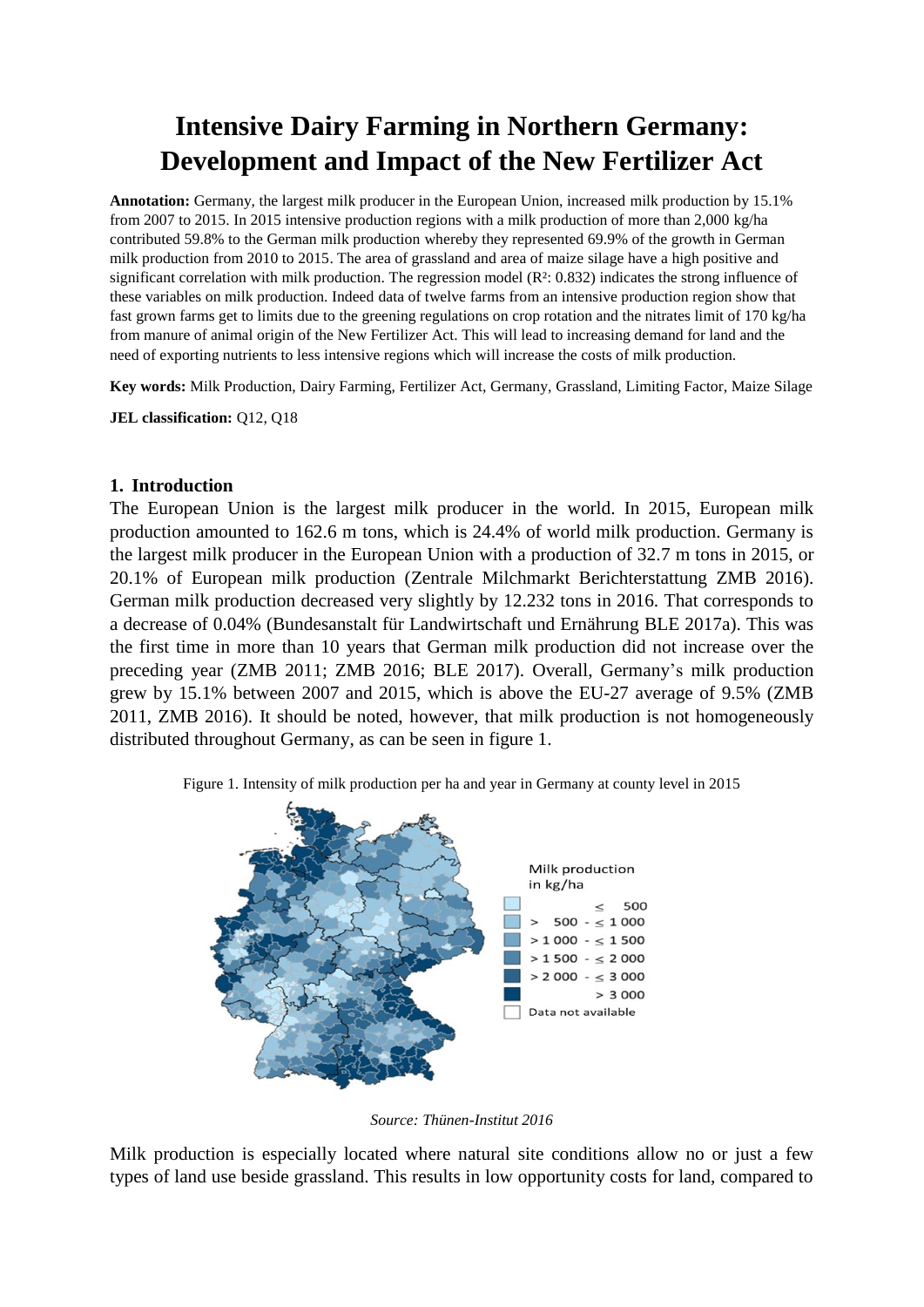regions where more numerous and more profitable opportunities for arable farming exist (Gömann et al. 2006). Thus, the main milk production areas are located in regions with high shares of grassland. These can be found along the North Sea coast, in the upland regions in the middle of Germany, in the alpine uplands and along the Czech border. Further regions where intensive dairy farming takes place but where good conditions for arable farming also exist are the region bordering the Netherlands and the Lower Rhine region (Lassen et al. 2009). During the last decade, Germany's intensive dairy farming regions have attracted additional production volumes, whereas milk production has been shrinking in many less intensive areas (BLE 2011-2016).

Intensive dairy farming regions are characterized by large quantities of manure. Similar effects occur in regions with intensive pig and poultry production, were large amounts of manure are also produced (Chamber of Agriculture 2017). Due to the resulting nutrient surpluses, intensive livestock farming is held responsible for a substantial impact on nitrate contamination of groundwater (Taube et al. 2013). Next to nitrate, phosphate is also an important water and environmental pollutant because it has the highest eutrophication potential (Ministerium für Ernährung, Landwirtschaft und Verbraucherschutz BMELV 2013).

The European Union's Nitrates Directive is one of its main efforts to reduce nitrate leaching from agriculture and sets forth a number of measures (Velthof et al. 2013). The Nitrates Directive helps to fulfil the goals of the European Union's Water Framework Directive, which was implemented in 2000 (BMU 2013). The Directive of Utilization of Fertilizers, Soil Excipients, Culture Substrates and Plant Aids—known as the Düngeverordnung (DüV), or Fertilizer Act—regulates the utilization of fertilizers, including technical aspects of utilization and amounts. The act is the main instrument for implementing the European Union's Nitrates Directive in Germany (BMELV 2013). The new regulations of the Fertilizer Act were passed by the German Federal Parliament on 31 March 2017 (BMEL 2017). The new regulation will come into force in the next planting season, starting after the 2017 harvest, and will affect dairy farms, among others. It regulates the balance of nitrates and phosphates as follows: nitrate use is limited to 60 kg/ha for a three year period, decreasing to 50 kg/ha in 2020, and phosphate use is limited to 20 kg/ha for a three year period, decreasing to 10 kg/ha in 2023. Furthermore, it introduces a lengthened blocking period for manure application, thus increasing the need for storage capacity to nine months for farms with more than three grazing livestock units per ha until 2020 and limiting the use of nitrogen from manure of animal origin to 170 kg/ha (BMEL 2015). In Lower Saxony, the N accumulation per ha will increase from 99.3 kg/ha to 123kg/ha of farmland due to the act's new regulations. This will lead to N accumulation close to the 170 kg N/ha limit or above in intensive livestock regions (Chamber of Agriculture 2017). In the Netherlands, one of the most intensively farmed countries in the world, the European requirements are estimated to cut the dairy herd by about 160,000 animals, or 6.6% of the Dutch dairy herd, in the short run. In the long run, it is estimated that a further expansion of dairy herd and milk production will occur due to improved efficiency within the sector (USDA 2017).

Against the background described above, the main objectives of this study are (1) to analyze the development of German milk production and its concentration in the time period 2010 to 2015, (2) to illustrate the coherence and strength of influence of the area of grassland and the area of silage maize production on milk production in Germany and (3) to examine the impact of the New Fertilizer Act on the production costs of dairy farms in an intensive region.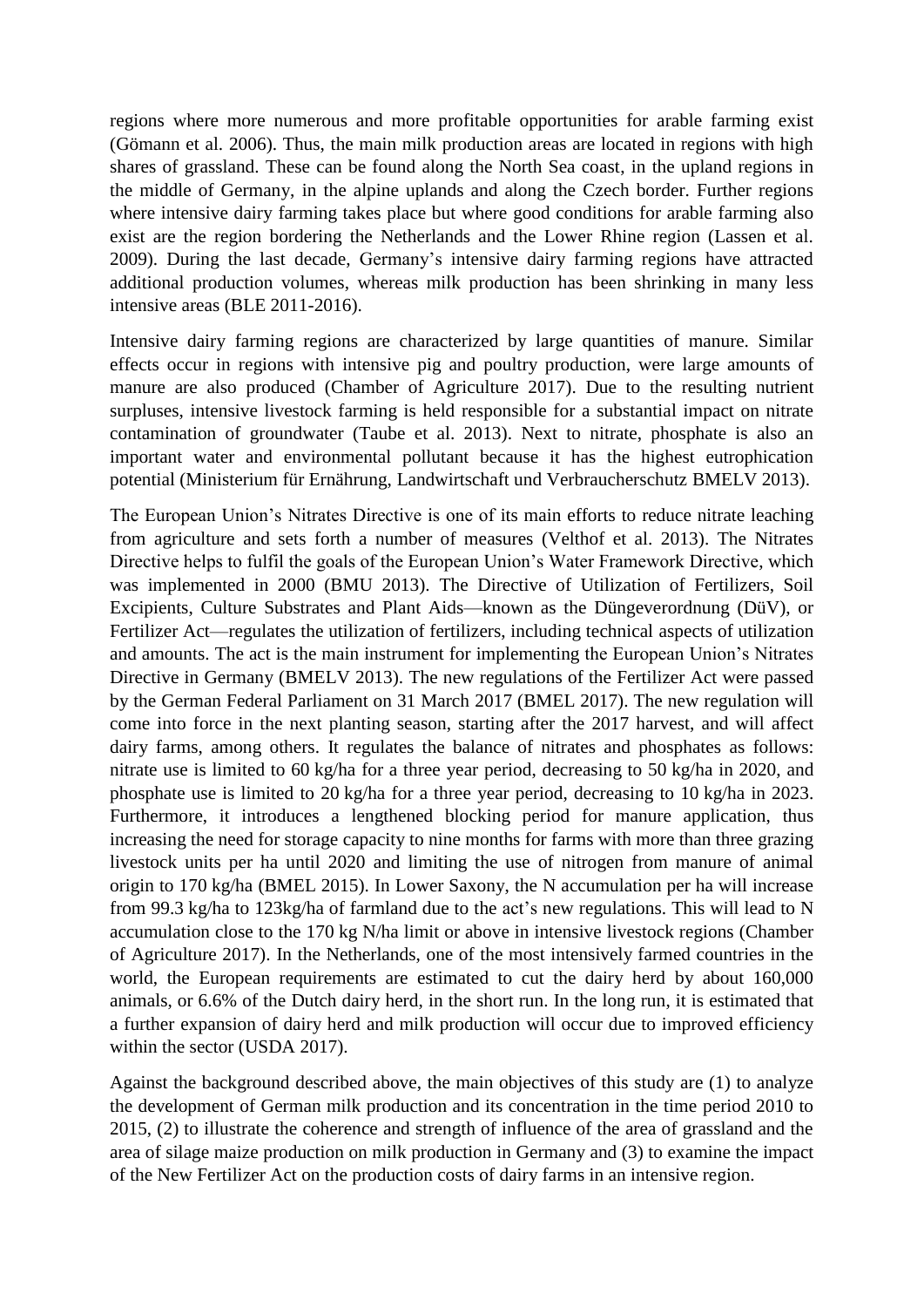## **2. Materials and Methods**

The study is based on official data from the Federal Office for Agriculture and Food on milk production at the county level from 2010 to 2015. Data for 2016 at the county level are not yet available. Additional data on the area of grassland and of silage maize production, disaggregated to county level, based on the agricultural structure survey of 2010 are provided by the KWS SAAT SE, a seed company based in Einbeck, Germany.

To analyse the concentration and development of milk production in Germany, descriptive statistics were used on county-level data. Concentration was measured as the share of milk production in intensive production regions relative to overall milk production in the respective state and in the country as a whole. Intensive production regions were divided into regions with moderate intensity, or milk production of 2,000 to 3,000 kg/ha, and with high intensity, or production of more than 3,000 kg/ha.

To do correlation and regression analysis, the data were analysed on a normal distribution using the Kolmogorov-Smirnov test. The coherence of variables without normal distributions—milk production (tons), area of grassland (ha) and area of silage maize production (ha)—was evaluated with a correlation analysis, using the Spearman correlation coefficient.

The influence of grassland and silage maize on milk production was analysed with an ordinary least squares model (OLS) using the software SPSS 23. Here, the area of grassland (A) and the area of silage maize (B) are the independent variables, influencing the dependent variable milk production in tons (Y). The correlation coefficients β1 and β2 estimate the influence of the independent variables. The residue item (U) shows the influence of other factors on the dependent variable.

$$
Y = \beta_0 + \beta_1 * A + \beta_2 * B + Ui \tag{1}
$$

To analyse the impact of the New Fertilizer Act on the production costs of dairy farms, data from 12 dairy farms in Northern Germany were collected with the help of a specialized consulting company in autumn 2016. The data refer to the financial year 2014/2015. This means that they show the economic situation from 1 July 2014 to 30 June 2015. Production costs were calculated with reference to the full cost accounting method. Therefore, opportunity costs were scheduled for production factors such as unpaid family workers and land. Depreciations were adjusted to the actual operating life expectancy.

### **3. Results and Discussion**

In 2010 moderately intensive dairy farming regions accounted for 15.5% of German milk production, whereas highly intensive production regions were responsible for 43.3%. Thus, intensive production regions contributed 58.8% to German milk production in 2010. By 2015 the share of German milk production in intensive production regions had increased slightly to 59.8% including a slightly increased share in the highly intensive regions of 44.3% and a constant share in the moderately intensive regions of 15.5%. Although the share of the intensive regions in total milk production increased only by 1 percentage point, they play a very important role in the development of German milk production overall. In 2010 the intensive production regions were responsible for 76.2% of the surplus in milk production; the highly intensive regions alone contributed 62.4%. In 2015 the highly intensive regions were responsible for 67.8% of the increase in production, whereas the moderately intensive regions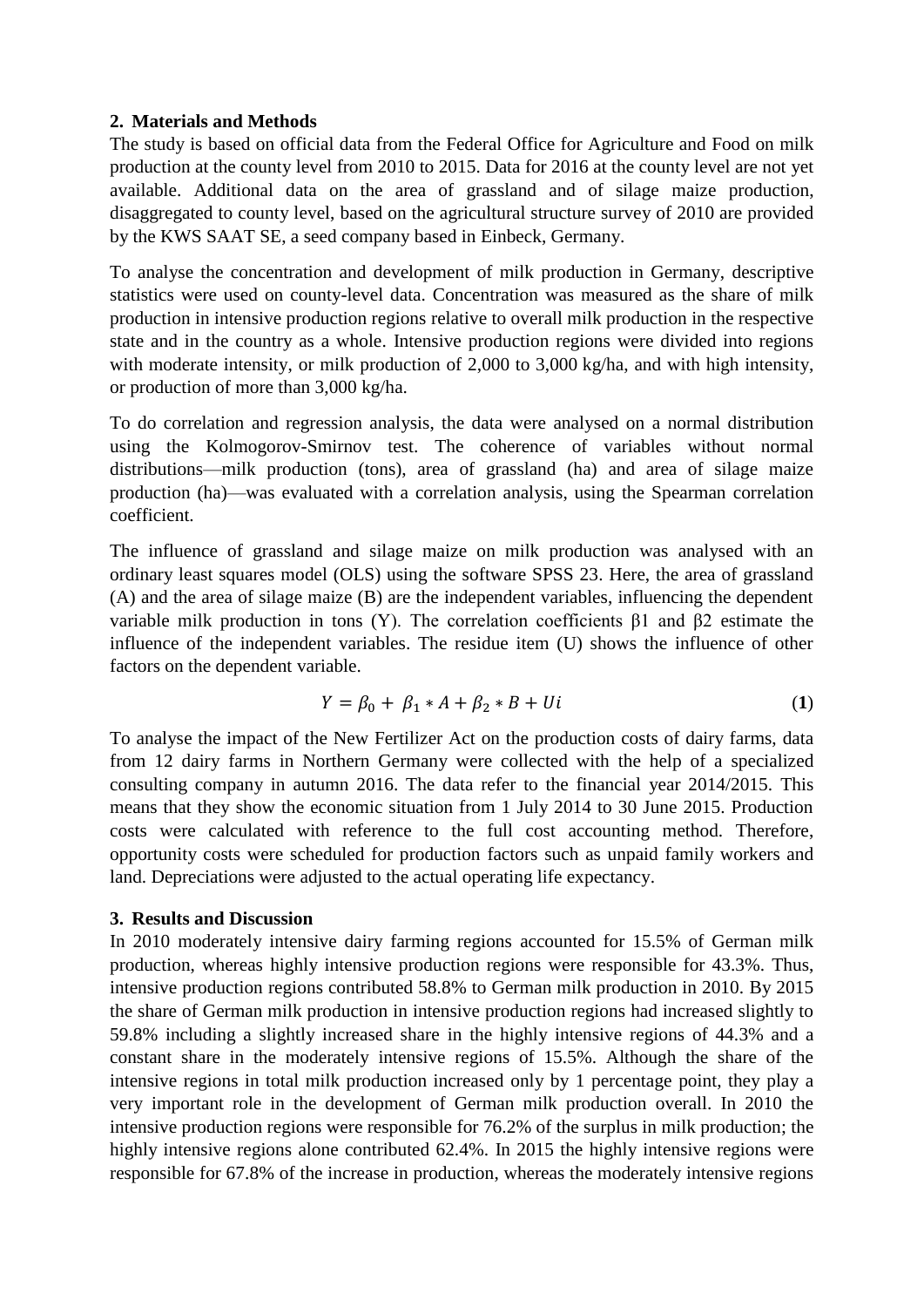contributed only 10.7%. From 2010 to 2015 intensive production regions represented 69.9% of the growth in Germany's milk production, of which 54.9% was observed in highly intensive and 14.9% in moderately intensive regions.

The German states of Bavaria (24.9%), Lower Saxony (21%), North Rhine-Westphalia (10.2%) and Schleswig-Holstein (9.1%) represented 65.1% of German milk production in 2015. Milk production of more than 2,000kg/ha also occurs in Hesse, Rhineland Palatinate, Baden Wuerttemberg, Saxony, Brandenburg and Thuringia.

| <b>State</b>                | 2010 | 2011 | 2012 | 2013 | 2014 | 2015 | Average |  |  |
|-----------------------------|------|------|------|------|------|------|---------|--|--|
| Schleswig-Holstein          | 92.4 | 92.7 | 92.2 | 92.3 | 92.5 | 92.3 | 92.4    |  |  |
| Lower Saxony                | 77.0 | 77.9 | 77.8 | 77.8 | 77.9 | 78.3 | 77.8    |  |  |
| North Rhine-Westphalia      | 67.1 | 67.5 | 67.5 | 67.8 | 68.2 | 68.0 | 67.7    |  |  |
| Hesse                       | 18.2 | 18.4 | 18.9 | 18.8 | ∗    | 18.6 | 18.6    |  |  |
| <b>Rhineland Palatinate</b> | 51.5 | 51.5 | 51.2 | 51.7 | 51.7 | 51.4 | 51.5    |  |  |
| <b>Baden Wuerttemberg</b>   | 41.4 | 41.3 | 41.0 | 41.0 | 41.1 | 41.3 | 41.2    |  |  |
| Bavaria                     | 75.3 | 75.5 | 75.9 | 75.7 | 76.3 | 76.6 | 75.9    |  |  |
| Brandenburg                 | 1.4  | 1.5  | 1.4  | 0.0  | 1.5  | 1.5  | 1.2     |  |  |
| Saxony                      | 58.0 | 58.0 | 58.1 | 57.9 | 58.2 | 59.0 | 58.2    |  |  |
| Thuringia                   | 23.7 | 23.9 | 24.2 | 24.5 | 24.9 | 25.3 | 24.4    |  |  |

| Table 1. Contribution of intensive dairy regions to total milk production in different states (%) |  |  |
|---------------------------------------------------------------------------------------------------|--|--|
|                                                                                                   |  |  |

\*data missing

*Source: Authors' calculations after BLE 2011- 2016*

As can be seen in Table 1, there are great differences regarding the role of intensive production regions in the various German states. Milk production is most concentrated in Schleswig-Holstein, where 92.3% of milk production came from intensive production regions in 2015. Schleswig-Holstein is followed by Lower Saxony (78.3%), Bavaria (76.6%) and North Rhine-Westphalia (68%). The lowest concentration of milk production can be seen in Thuringia (24.4%), Hesse (18.6%) and Brandenburg (1.5%). In all German states, the highly intensive regions represent higher shares of total milk production than the moderately intensive regions. In Schleswig-Holstein the highly intensive regions contributed 70.3% to the state's total milk production in 2015. The highly intensive regions' share of total milk production was 67.6% in Lower Saxony, 55.5% in Bavaria and 51.8% in North Rhine-Westphalia. The growing concentration of milk production can also be seen when examining production growth in intensive regions. In Lower Saxony, for example, the intensive production regions were responsible for 91.1% of production growth in 2015, with 78% deriving from highly intensive regions. In some states, intensive regions contribute more than 100% to production growth. This is because production grew in these regions, while the states' overall milk production decreased. This is the case in Rhineland Palatinate (198.5%) and Saxony (136.4%).

Available grassland is an important factor for milk production. The weighted average share of grassland on total farming land in highly intensive regions is 49.2%. Moderately intensive regions have a weighted average share of 27.3%, and non-intensive regions 22%. The area of silage maize production is also higher in intensive dairy farming regions. In highly intensive regions, the weighted average share of arable land dedicated to silage maize is 37.6%, and the weighted average share in moderately intensive regions is 22.2%. In other regions silage maize accounts for a share of 15.2% of arable land. The share of arable land dedicated to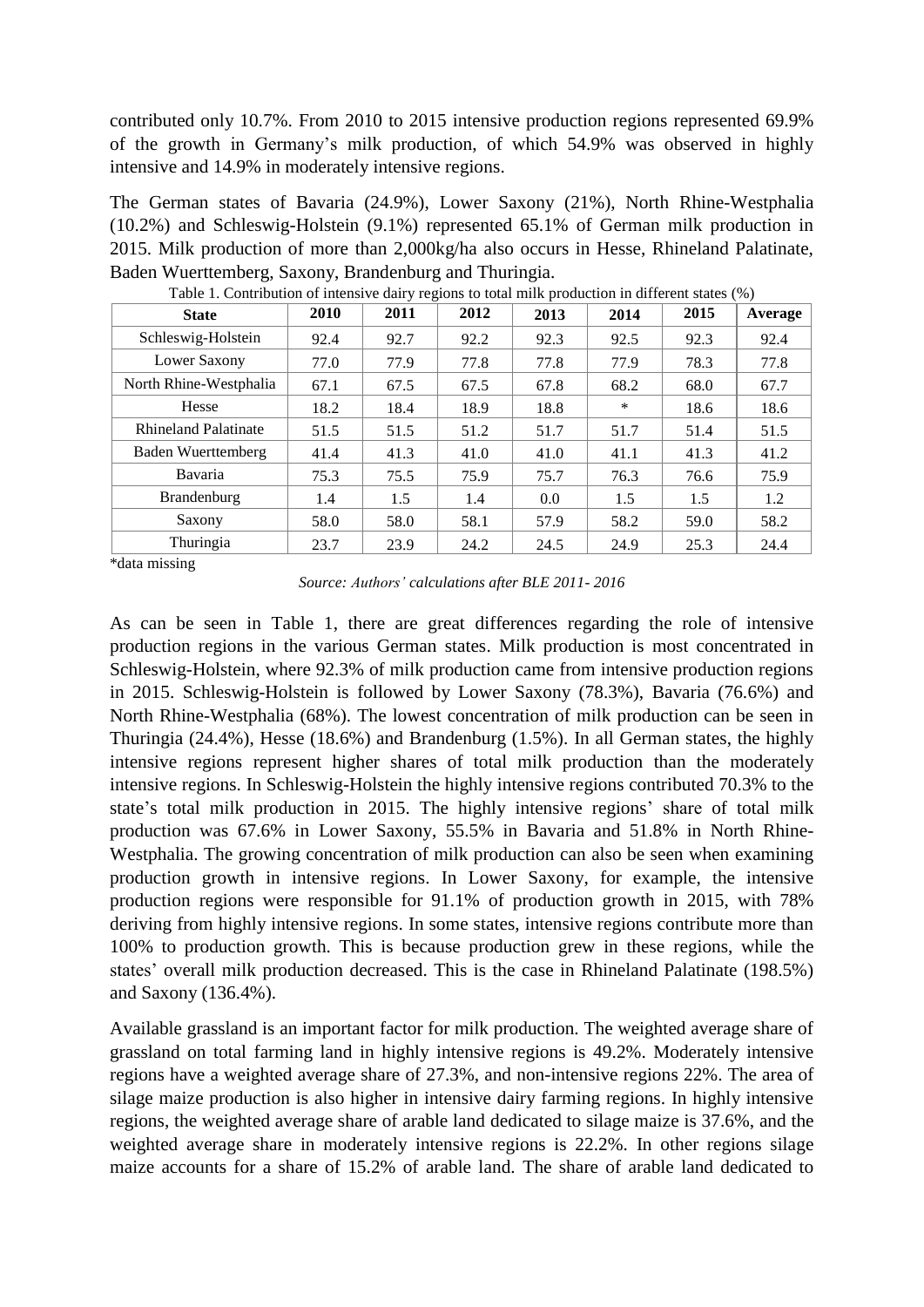silage maize production is an important determinant of further growth in milk production because due to the greening regulations, the share arable land dedicated to the main crop is limited to 75% (Chamber of Agriculture 2016). In a few German counties, the share dedicated to silage maize is already up to 75%. Though at county level that share may average 37.6% in highly intensive regions, at the individual farm level it can be much higher, as is the case on the farms we analysed in the Northern German intensive region, where it is already nearly 75%. The close relationship between milk production (tons) and the areas of grassland (ha) and silage maize production (ha) can be seen when analysing the correlation. Both factors have a very strongly positive and highly significant correlation with milk production, as can be seen in Table 2.

|                      | Milk production | Area of grassland | Area of silage maize |
|----------------------|-----------------|-------------------|----------------------|
| Milk production      | .000            | $0.889**$         | $0.887**$            |
| Area of grassland    | $0.889**$       | 1.000             | $0.766**$            |
| Area of silage maize | $0.887**$       | $0.766**$         | 1.000                |

Table 2. Correlation matrix with Spearman correlation coefficient

\*\*significance level 0,01

The regression model analysed the influence of grassland area and the area of silage maize on German milk production. As can be seen in equation 2, both factors have a highly positive and significant influence.

$$
Y = -9,448,894^{1} + 4,935^{1} * A + 5,647^{1} * B + Ui
$$
  
\n<sup>1</sup> significance level 0.01 (2)

The coefficient of determination, R², is 0.832; this means that 83.2% of the estimated residues can be explained by the independent variables "area of grassland" and "area of silage maize", both of which are essential for milk production. The result confirms the theory that milk production is allocated where natural resources allow no or just a few types of land use other than grassland. Furthermore, it indicates the strong influence of silage maize production on milk production in the prevailing production systems in Germany.

Another point that will influence the development of milk production is the new Fertilizer Act. The data from German dairy farms in intensive regions show that the farms which have grown strongly over the last years will not fulfil the tighter regulations of the new Fertilizer Act because their nitrate levels from animal manure are above the now more strictly defined 170 kg/ha limit. The share of total farm land dedicated to grassland on these farms is 45.9% Therefore, the farms will be impacted by the abolishment of the derogation option, which allowed them to put 230 kg/ha of nitrates from animal manure on grassland. The farms in our study have a surplus of 19.9 kg N/ha (Niemann 2016). As a result, they will be forced to rent additional land, export the nitrate surpluses to regions with lower livestock densities, reduce their herd size or reorganize their farms by, for instance, outsourcing of the rearing of calves. Export opportunities are restricted due to competition from pig and poultry farmers in intensive livestock production regions, who are also affected by the new legislation. These farms are further affected by the stricter phosphate limit because of the higher amounts of phosphates produced, especially in pig manure (Chamber of Agriculture 2017). This situation will lead to an increased demand for land even though land prices are already high in the intensive regions we studied. The opportunity costs for land are currently about  $\epsilon$ 600/ha p.a.

*Source: Own calculations after BLE 2016, KWS 2017*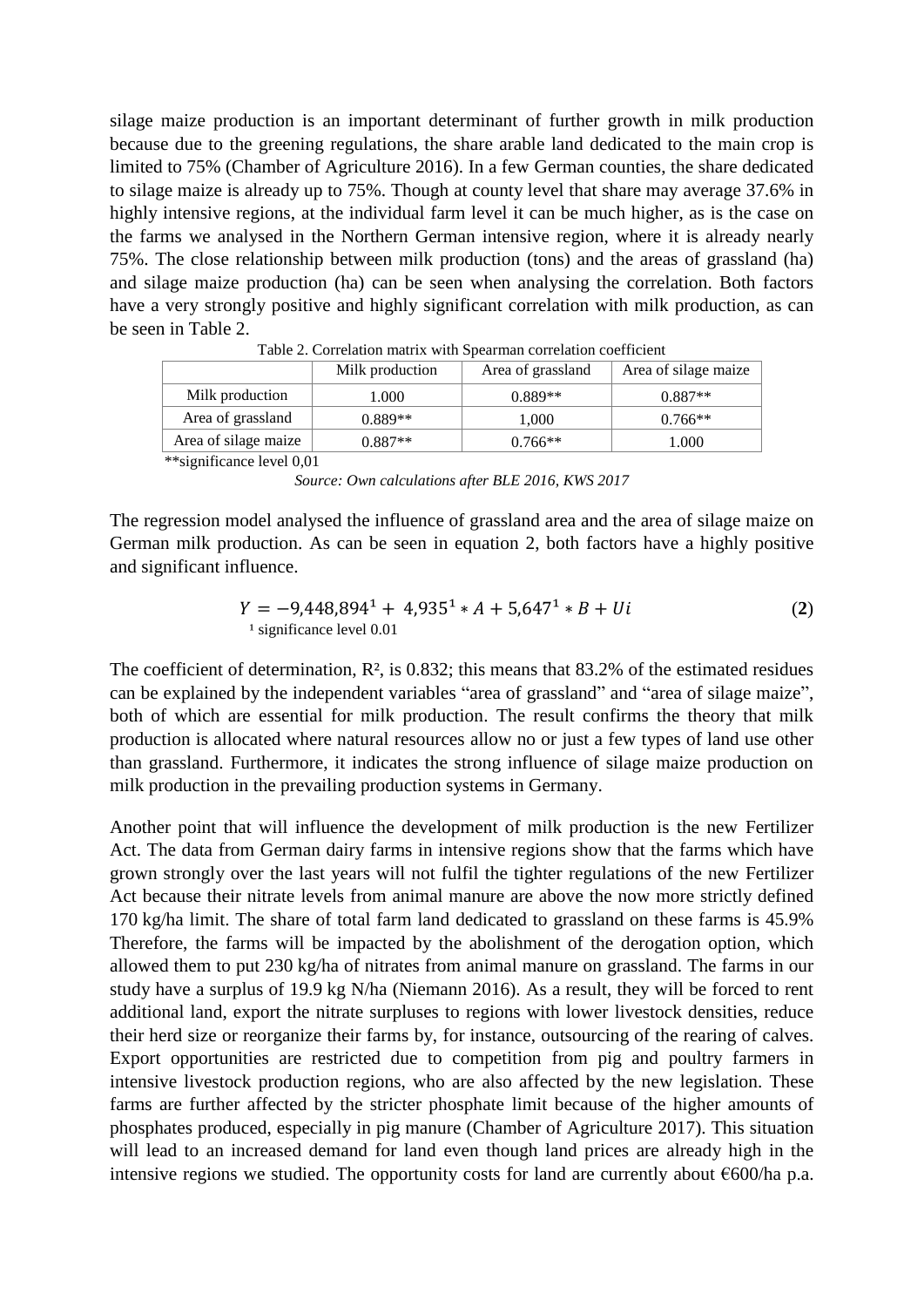for arable land (Niemann 2016). How land prices will develop is not completely clear. In general, prices increase when demand increases, as seen in the past. While rental prices for land are much higher even than  $\epsilon$ 600/ha p.a. in other intensive livestock regions, they have stayed constant or even decreased in some intensive dairy regions because of farm failures due to the low milk prices in recent years. Nevertheless, recent increases in land prices have led to an increase in production costs of 0.7 ct./kg energy corrected milk (ECM). The costs for the export of manure within the blocking period will result in additional costs of 0.4 ct./kg ECM. Here cost of storage of  $\epsilon$ 5/m<sup>3</sup> were calculated and an average transport distance of 30 km is assumed (Niemann 2016). Indeed, these costs may increase in future due to the fact that the legally stipulated nitrate balance of 60 kg/ha will decrease to 50 kg/ha in 2020. Furthermore, export distances are also likely to increase due to competition with livestock farms and substrate from biogas plants because the new Fertilizer Act also limits the application of substrate to 170 kg N/ha (BMEL 2015). Last but not least, the low prices for mineral fertilizers could decrease the willingness of arable farmers to use manure.

## **4. Conclusion**

From 2010 to 2015, German milk production grew more strongly than the European average, whereby the growth was mainly concentrated in intensive dairy farming regions. From 2010 to 2015, intensive production regions were responsible for 69.9% of production growth in Germany, whereby the highly intensive regions accounted for 54.9%. The result of this analysis confirms the theory that milk production is heavily based on grassland due to its low opportunity costs. Furthermore, the study confirms the strong influence of area of grassland and area of silage maize on milk production. Especially on farms which have strongly increased their herd sizes, EU greening regulations will further limit the growth of milk production. The new Fertilizer Act will increase the production costs of dairy farms, especially those of farms which grew quickly in the past. Affected dairy farms will have to develop strategies to solve this problem. Cost analyses show that strategies such as the outsourcing of the breeding of calves can decrease the surplus of nitrates to below the 170 kg/ha limit at the farm level (Niemann 2016).

Nevertheless, in most cases this will end up in increasing production costs on affected dairy farms, which will reduce their competitiveness against foreign competitors, especially those farms in less intensive areas with low opportunity costs. Indeed, there are competitors such as farms in the Netherlands which are more heavily impacted by the implementation of the European regulations. Policymakers should deal with the problem of nutrient surpluses by supporting the development of solutions, for example, economically more attractive export systems for nutrients into less intensive regions or more nutrient-efficient ratios for animals (Kröger 2016). These measures will help remedy the impact of the Fertilizer Act on dairy farming in Germany and preserve its competitiveness since, in the end, there are many good reasons besides site conditions, such as farmers' knowledge and presence of necessary infrastructure, why dairy farming is located in these areas and has been further concentrated there.

## **References**

BLE (2011-2016): *Milcherzeugung und –verwendung bis auf Kreisebene in Deutschland*, Federal Office for Agriculture and Food, 2011-2016